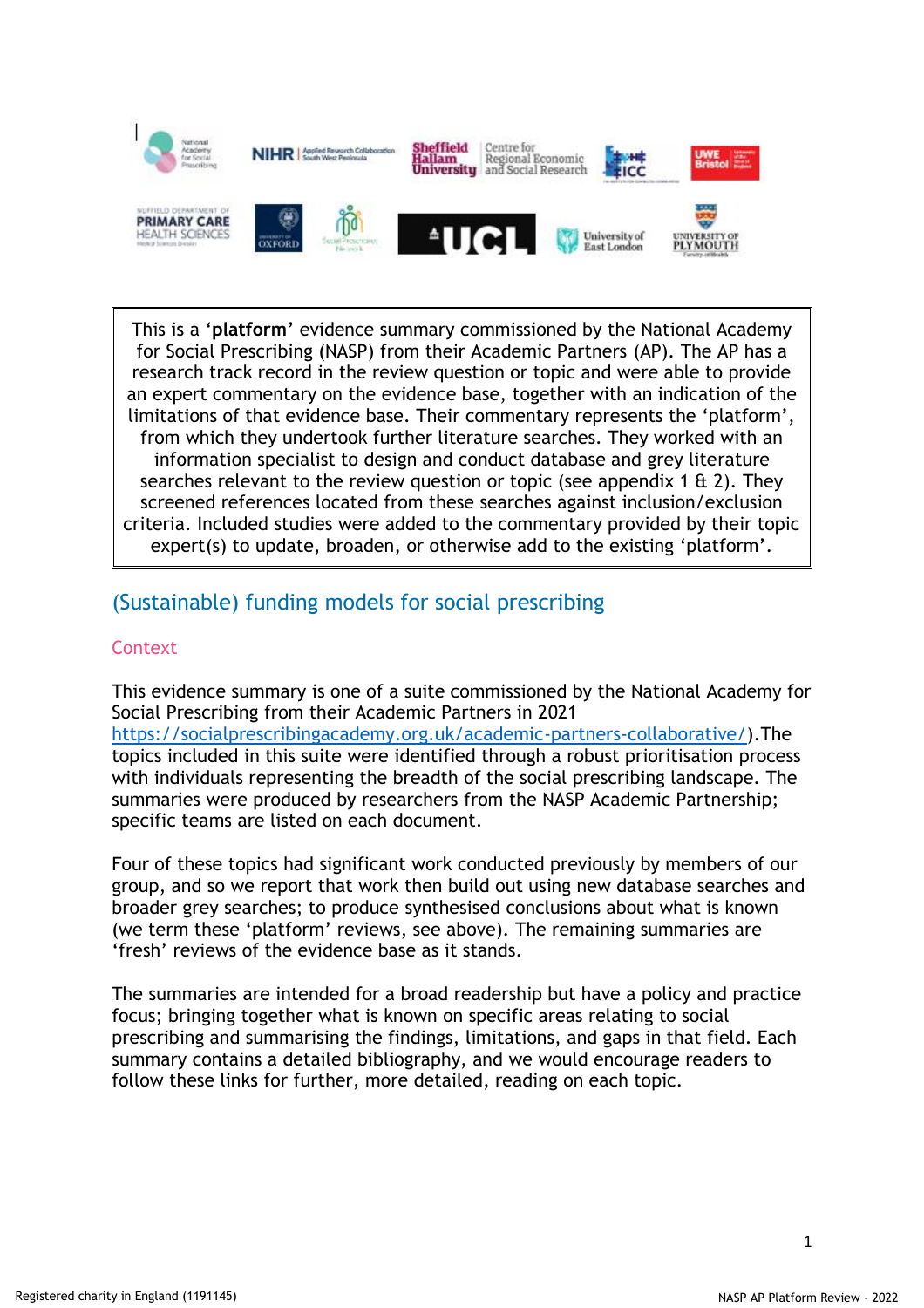# Recommended Citation

Kimberlee R, Bertotti M, Dayson C, Elston J, Polley M, Burns L, Husk K. [On behalf of the NASP Academic Partners Collaborative]. (2022). *'(Sustainable) funding models for social prescribing*'. London: National Academy for Social Prescribing

# Question description

What range of funding models exist for social prescribing? How has service sustainability been considered, if at all, within these models?

Methodological approach, plus additions for this summary

# *Platform element*

As with our other platform reviews, the current evidence was summarised by the core members of the NASP Academic Partnership most aligned with this topic. This was a summary of their teams' work on the area and was brought together into synthesised paragraphs along with a summary of the limitations, key gaps, and areas to strengthen as detailed below.

### *Additional evidence element*

We undertook a systematic search for both peer reviewed literature and grey literature. The literature searches comprised terms for the concepts of social prescribing and funding (see Appendix 1). The databases Scopus and Web of Science were searched for peer reviewed literature. Grey literature such as reports, and evaluations were obtained by searching Social Care Online and Google.co.uk. In addition, evaluation reports of social prescribing services were screened for relevance. After screening 9 sources were identified for inclusion in the additional evidence element.

Data were extracted into a bespoke data extraction template for this review, and studies were not critically appraised as it was details of specific funding models which were of interest, which we would not expect to have greater or lesser confidence in depending on methodological robustness.

These two components, 'what was known' in the platform and 'what is added' in the additional evidence, are brought together to assess what we can say overall in the Conclusions section at the end of this document.

# Summary of evidence by experts ('Platform')

# *Overall funding models*

Models for funding social prescribing fall into distinct categories (adapted from Bromley by Bow, 2019):

• Single commissioner: A Clinical Commissioning Group (CCG), Local Authority (LA), Housing Association, or Primary Care Network (PCN) mostly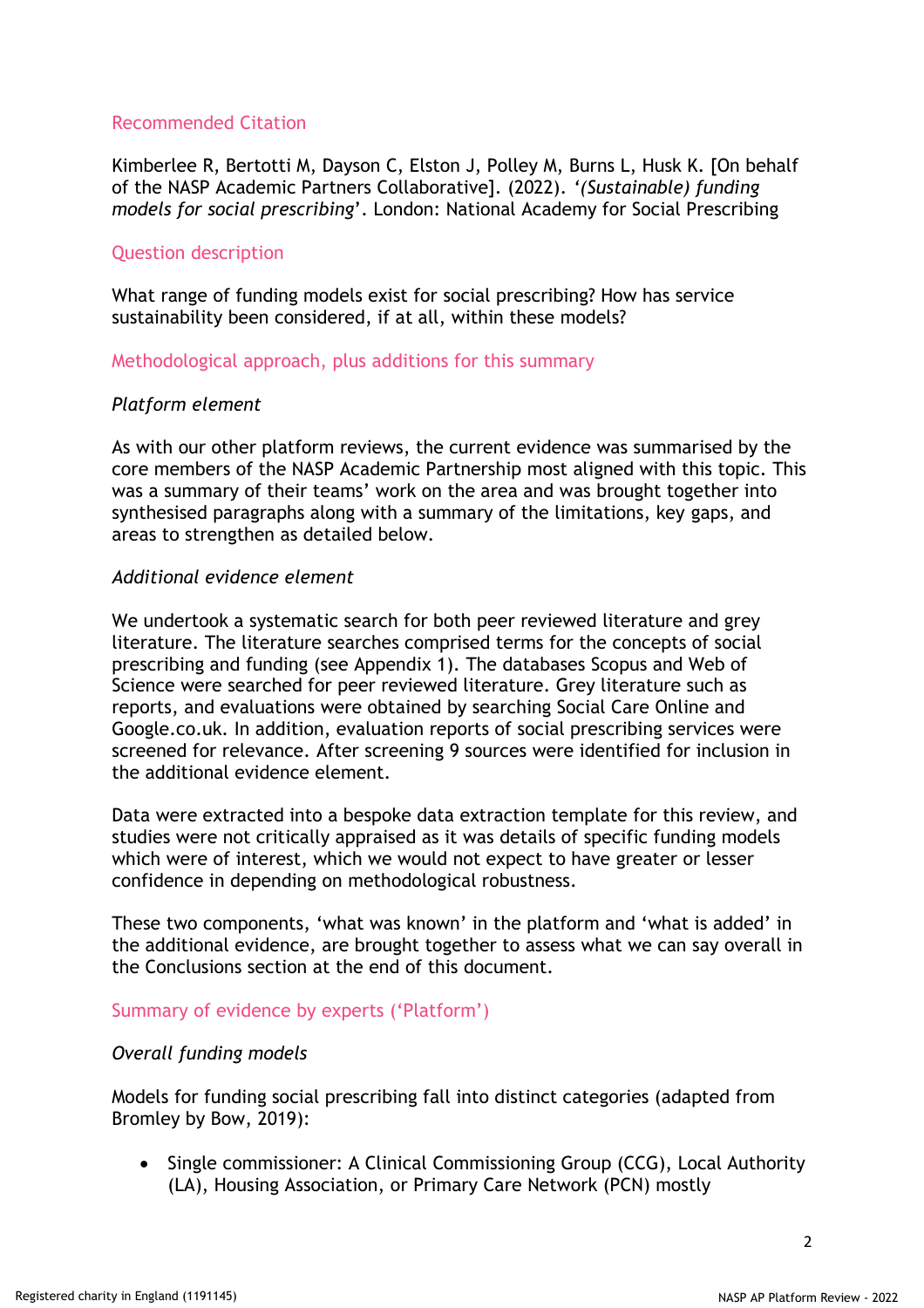commissioning a Voluntary, Community Faith and Social Enterprise (VCFSE) organisation to manage social prescribing.

- Collaborative commissioning of complementary services: CCG and LA together commissioning to VCFSE organisation for implementation.
- Fully integrated commissioning: Chief Executive Officer (CEO) of CCG and LA e.g., a CEO leading both LA and CCG (pooling of funding).
- In-house delivery: CCG and local authorities jointly deliver social prescribing.
- Direct funding of VCFSE sector: CCG provided block grants for VCFSE sector organisations to deliver SP.
- The possibility of using Personal Health Budgets (PHBs) or integrated PHBs.

Whichever model is adopted there is an important issue around the capacity of the voluntary sector to delivery social prescribing. The ability of the Voluntary, Community, Faith and Social Enterprise (VCFSE) sector to deliver social prescribing depends primarily on grants other than those received through the delivery of social prescribing. In most cases, grants to deliver social prescribing are allocated by local authorities (or county councils). Funding of social prescribing needs to account for budgetary cuts to provide services to their clients. Co-commissioning between local authorities and CCGs or PCNs or a level of coordination through the Integrated Care Systems (ICS) may be an answer to this significant problem.

# *The Rotherham Model*

To add detail to the overall models, there are four main studies presented below relating to social prescribing funding models, three are peer-reviewed papers and one is a thematic evaluation report. All are based on research undertaken in Rotherham and their micro-commissioning model. We first summarise that model, then each report:

Rotherham Social Prescribing Service (RSPS) has two linked services: the 'Long-Term Conditions' component, which is embedded in General Practitioner (GP) led Integrated Case Management; and the community mental health service component, which is delivered in partnership with Rotherham Doncaster and South Humber NHS Foundation Trust (RDASH). Both components are commissioned by NHS Rotherham Clinical Commissioning Group (CCG) and delivered by Voluntary Action Rotherham (VAR) in partnership with more than 20 local voluntary and community organisations.

The service aims to increase the capacity of GPs to meet the non-clinical needs of patients with complex long-term conditions (LTCs) who are the most intensive users of health and care resources; and to enable Community Mental Health Teams (CMHTs) to help users of secondary mental health services build and direct their own packages of support. The Long-Term Conditions component was first commissioned as a two-year Pilot in 2012. In 2014-15 it was re-commissioned for a further year as part of Rotherham's multi-agency proposal to the Better Care Fund, with an additional three years of service provision commissioned in April 2015 and then again in April 2018. The Mental Health component was initially commissioned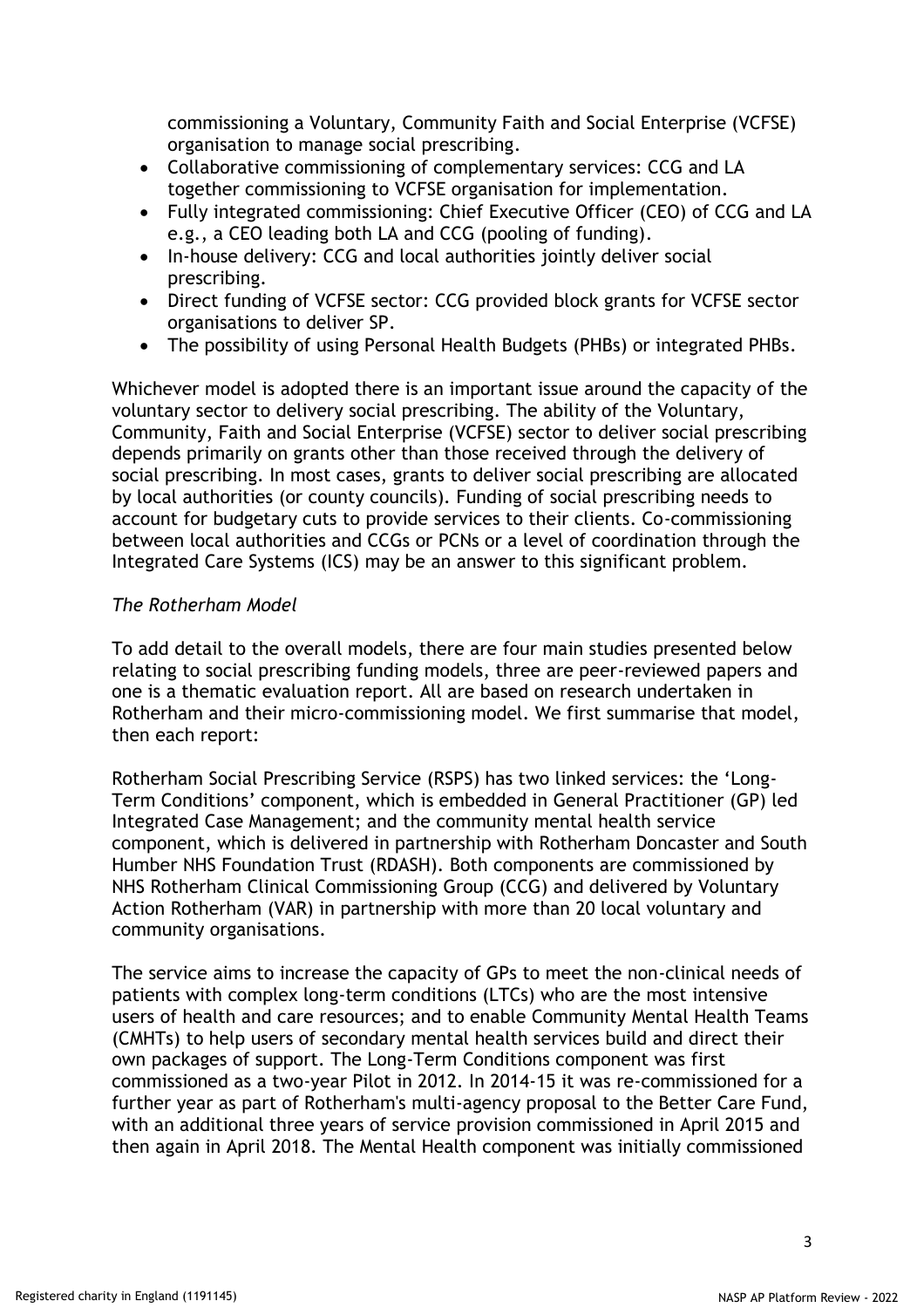as a 12-month pilot in 2015 but was soon extended to March 2018. Both components of RSPS are currently fully funded by the CCG up to March 2022.

The annual funding agreement covers the core cost of delivering RSPS alongside a 'micro-commissioning' budget to 'micro-commission' a 'menu' of VCFSE activities that have been specifically developed to meet the needs of service users. The programme budget is split roughly 50:50 between the service team and microcommissioning.

Overall, the evaluation of the RSPS suggests that key stakeholders in social prescribing – the NHS, their funders, local infrastructure, and small providers themselves – each has a role to play in ensuring social prescribing is sustainable. Ultimately, the ingredients for a successful and sustainable model of social prescribing lie in a range of local partners working together equitably in the interests of individuals and communities facing multiple forms of disadvantage.

# *Paper 1*

A qualitative study into the outcomes associated with the Rotherham Mental Health service and found that social prescribing makes a positive contribution to emotional, psychological, and social wellbeing for patients of secondary mental health services. A key enabling mechanism of the social prescribing model was the supportive discharge pathway which provided opportunities for sustained engagement in community activities, including participation in peer-to-peer support networks and volunteering.

# *Paper 2*

A comparative study of two approaches to commissioning social prescribing: the micro-commissioning model in Rotherham and the social impact bond (SIB) operating in Newcastle. It finds that a SIB approach tends towards New Public Management during programme design and implementation and that this creates challenges for social prescribing programmes, whereas the complexity of social prescribing appears better suited to the more relational commissioning approach employed in Rotherham.

# *Paper 3*

Introduces the idea of 'social prescribing 'plus'' by drawing together two emergent theoretical concepts: asset-based approaches to health and care; and collaborative innovation, to reframe social prescribing in the context of broader debates and competing paradigms of public administration. This study considers whether social prescribing represents a more substantive step-change in the way policymakers think about the design and delivery of health and social care policy. It suggests cautious optimism is merited: through social prescribing 'plus' in particular policymakers in several localities have embraced the principles of asset-based working and collaborative innovation but whether this amounts to a genuine stepchange in their approach will need to be assessed over the longer term.

#### *Paper 4*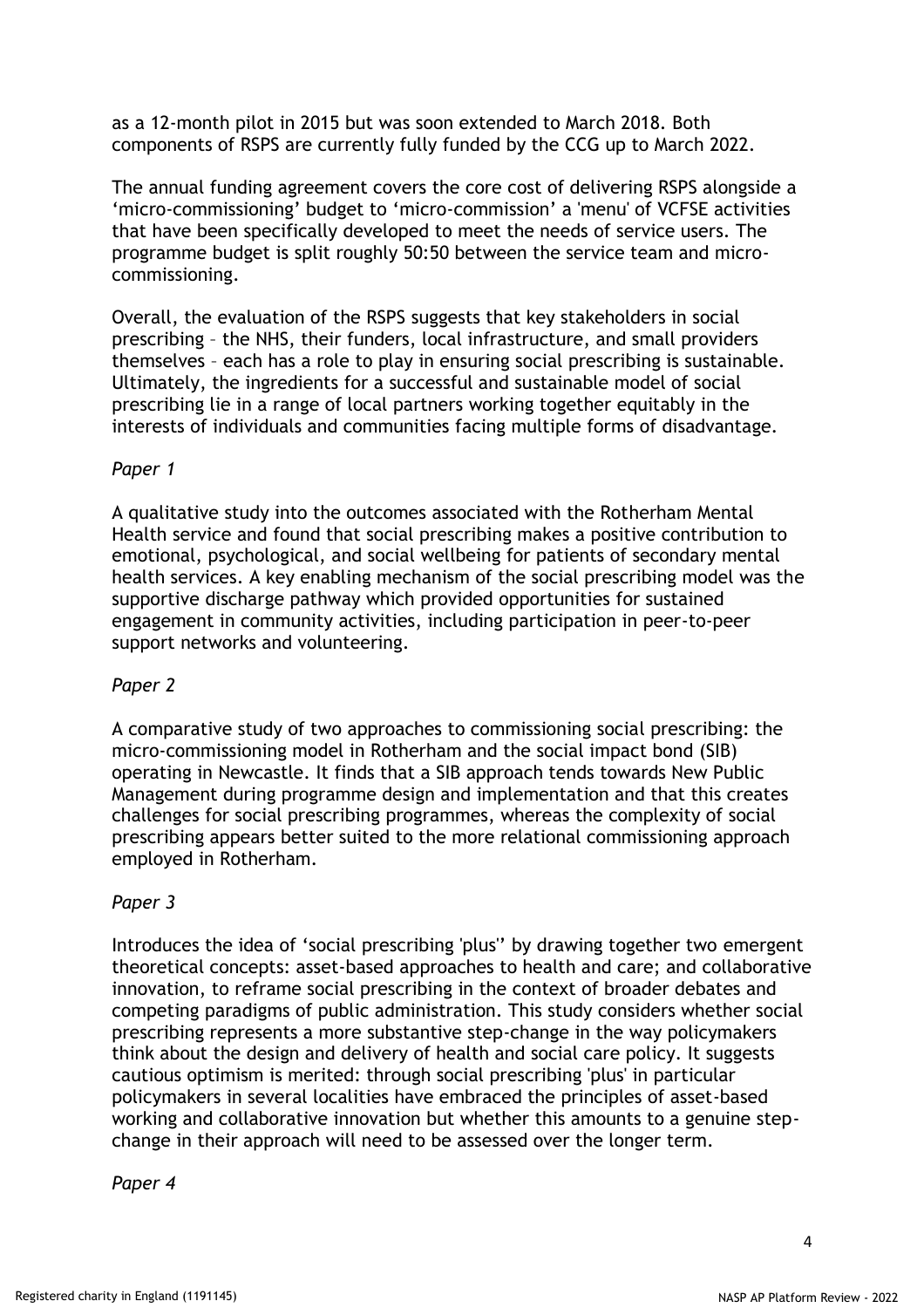This report discusses the role and contribution of small providers of social prescribing services and activities that support the delivery of the Rotherham Social Prescribing Service. Despite the micro-commissioning model identifies challenges for small providers have been relating to funding and sustainability. Although small providers were able to access funding to support RSPS referrals through the 'micro-commissioning' approach, this rarely covered the 'full-cost' of provision. As a result, many were cross-subsidising services and activities through other funds but had concerns about their sustainability in the longer term. Increasingly more is being expected of small providers by public sector commissioners in health and social care, but without sufficient investment in their ability to operate sustainably, and cross-subsidy is proving increasingly challenging in the current economic climate.

Importantly, this study highlights that small provider's questioned whether their true value was fully understood by commissioners of health and social care services. There was concern that, without this recognition small providers may be gradually 'crowded out' by larger providers who may offer greater economies of scale but were less likely to be embedded in, and properly understand, local communities. We suggest that the real value of social prescribing is the way it connects patients with complex health conditions to small local providers, and then on to a diverse range of community activities and opportunities. However, there is a risk that without more sustainable models of investment many small providers, and the value they create, could be lost. Overall, this raises a fundamental question about whose responsibility it is to ensure the ongoing existence of a healthy and thriving ecosystem of small providers in a locality and how this can be achieved in practice? Finding common agreement to the answer to this question may hold the key to successful and sustainable social prescribing in the longer term.

#### Limitations

We included the word 'sustainable' in parentheses for this review as, arguably, we don't know yet whether the funding models are sustainable as social prescribing is still relatively new in most places. As such, we argue that future work should focus on 'funding models for social prescribing', as this can tell us what an inequitable and unsustainable model might look like.

Overall, this subject remains under-researched and there is little evidence that explicitly engages with the VCFSE experience around social prescribing, especially relating to funding. The evidence we present related only to social prescribing, however there is a much wider literature on the involvement of VCFSEs within different public service fields. This tends to focus on issues around capacity, funding, and sustainability; their purported distinctiveness, or position, within a mixed economy of welfare relative to other types of providers; the implications of public service commissioning; and the evolving nature of their partnership with the state.

Summary of additional evidence located: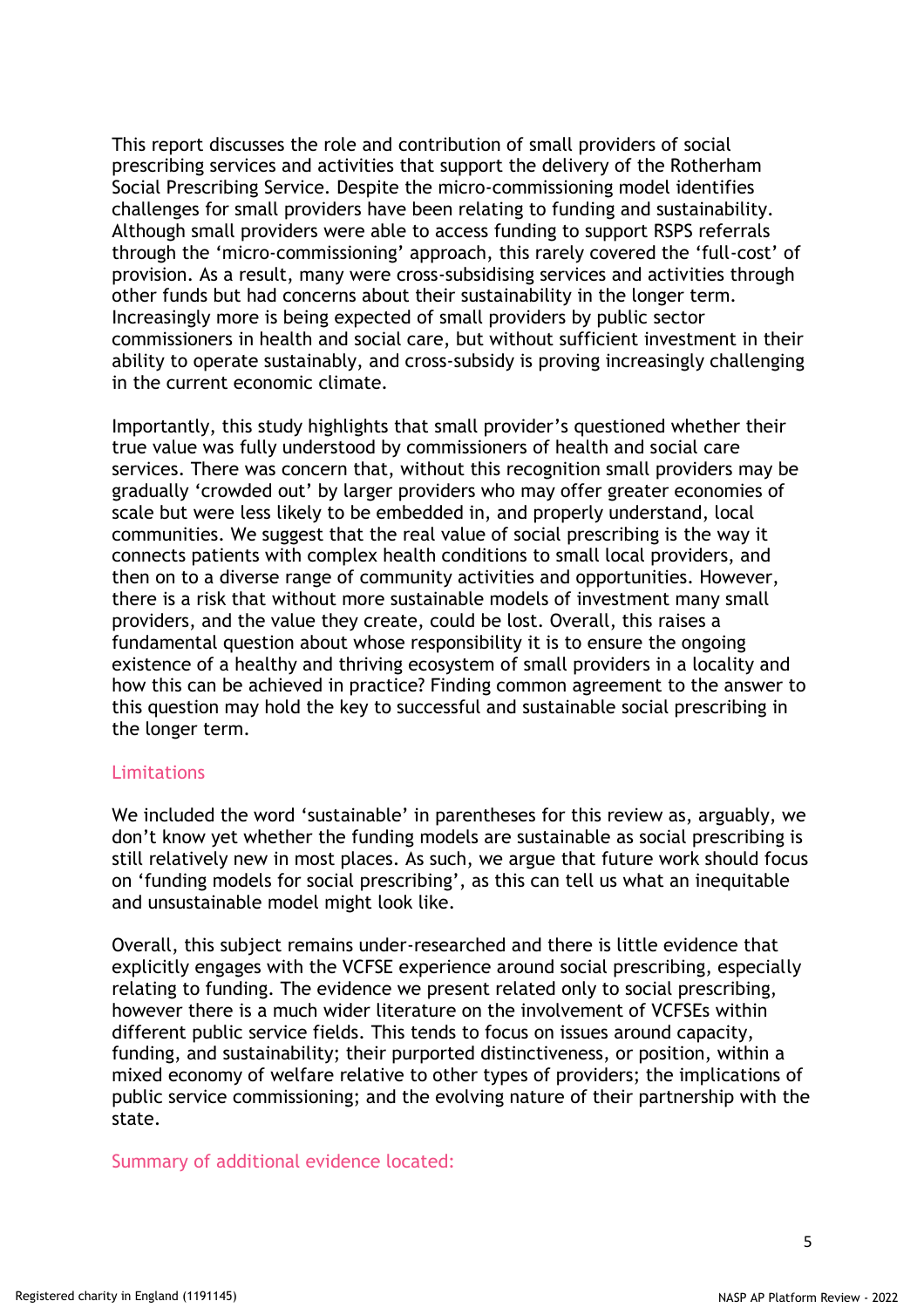In order to build on the above expert platform, we conducted a literature search across both bibliographic and grey literature. Our searches resulted in 108 located items and following screening 9 sources of new information were included; of which 5 were journal articles and 4 were evaluation reports (see Appendix 2).

### *Funding models*

These nine new sources included detail on the specific funding models for social prescribing already described, as well as providing a general overview of models that were being used. Below we describe the main findings of these sources as they relate to: 'standard' co-commissioning models; social impact bond approaches; and 'general' descriptions of models.

Co-commissioning: Firstly, five sources (Elston 2019, Foster 2020, Bromley by Bow 2019, Health Foundation 2014, and Healthy London 2018) all describe the ways in which standard (or, more accurately, most common, and as described above) commissioning for social prescribing has been adopted.

Often between LA and CCG, co-commissioning encompasses multiple forms, but brings potential co-working benefits (Bromley by Bow 2019). This Bromley by Bow report expands on modes and aspects of co-commissioning, identifying three main forms: (1) Single commissioner with collaborative working, (2) Collaborative commissioning of complementary services, (3) Fully integrated co-commissioning. The reported benefits of co-commissioning include: bringing a complementary perspective, local authority focus on prevention, local authority experience of working in the community space, expertise on effective ways of working, generating real time local knowledge and data and utilising it for effective service design and investment, reducing silo working and enabling discussion on overlap, duplication and cooperation between services, promoting use of diverse outcomes and measurement tools to create a more rounded understanding of the schemes, and broadening scope for social prescribing approaches.

Extending this work and providing case studies were the reported evaluations by Health Foundation 2014, and Healthy London 2018, who also identified a need for integration with the VCFSE through coherent umbrella organisations.

Social impact bonds: Two of the included sources (George 2020, and Ways to Wellness 2021) report on the ways in which social impact bonds (SIBs) have been used to finance social prescribing. As George (2020) reports, SIBs are a variant of 'payment by result' whereby a government contracts an organisation to design and deliver a welfare or social project and is subsequently paid based on achieving specific milestones or outcomes. In their study, George (2020) also reports that, in an innovative homelessness project, front-line link workers had mixed feelings towards the SIB that underpins it. The workers were suspicious of a model perceived as offering a financial gain to investors on the back of vulnerable members of society who are affected by homelessness. The workers were also concerned about inappropriate outcome measures; but fundamentally valued the work that this funding made possible.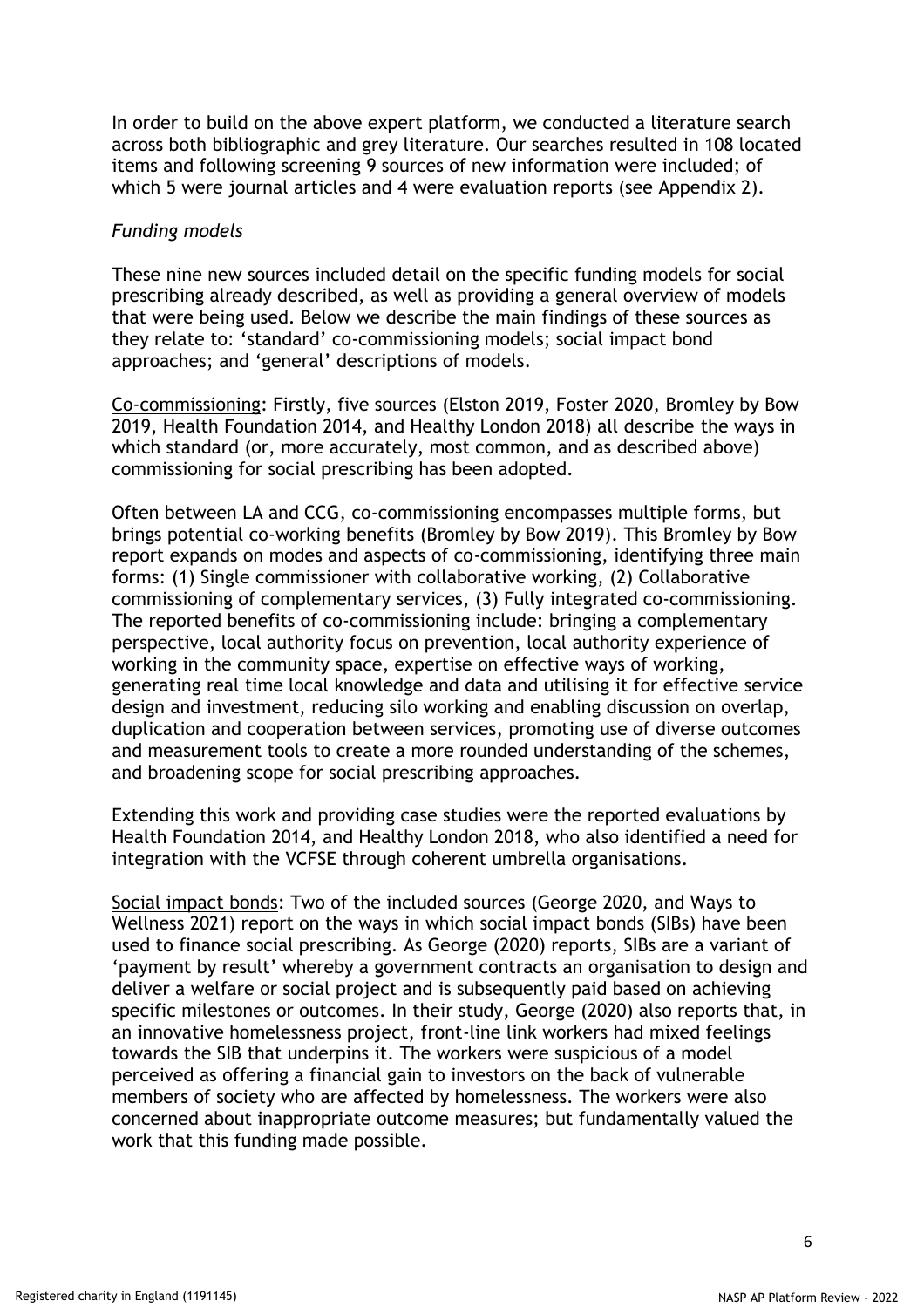The Ways to Wellness (2021) model is reported as the first health service to use Social Impact Bond (SIB) investment paired with outcomes-based, multi-year NHS contract. The programme brought together cross-sector partners with differing perspectives, cultures, and priorities creates an opportunity for partners to learn from one another and draw on each other's strengths. However, the team find that this was paired with inherent tensions between partners from differing organisational and cultural perspectives.

Financially, the Ways to Wellness programme was successful, with the outcomes meaning that the final SIB capital was re-paid at the end of year six (March 2021). Additional costs of finance and returns on investment were paid to the investor, linked to performance.

Overviews: Both Jani 2020, and Scott 2021 provide overviews of the myriad ways in which social prescribing has been financed over recent years. From Jani (2020):

|                        |                                                                           | Social Px providers                                                                                                                                               | Social Px prescribers                                                 |
|------------------------|---------------------------------------------------------------------------|-------------------------------------------------------------------------------------------------------------------------------------------------------------------|-----------------------------------------------------------------------|
| <b>Funding sources</b> |                                                                           |                                                                                                                                                                   |                                                                       |
| Public                 | Combo: Public, private<br>and/or philanthropic<br>e.g. Social Impact Bond | - CCG funded social Px providers<br>- Local Authority-funded social<br>Px providers<br>$-$ Combo CCG $+$ LA co-funded<br>$-$ Personal health budgets <sup>a</sup> | - CCG-funded link workers<br>- Local Authority-funded<br>link workers |
| Private                |                                                                           | - Individual out of pocket<br>$-$ Crowdfunding <sup>a</sup>                                                                                                       | - GP practice-funded<br>link workers                                  |
| Philanthropic          |                                                                           | $-$ Charities providing social Px to patients<br>- Foundations/philanthropies<br>sponsoring social Px providers                                                   | - Foundations/philanthropies<br>sponsoring link workers               |

|  |  |  |  |  |  |  |  |  |  |  |  |  | Table I. Different funding models that could be used to support the social prescribing ecosystem. |  |
|--|--|--|--|--|--|--|--|--|--|--|--|--|---------------------------------------------------------------------------------------------------|--|
|--|--|--|--|--|--|--|--|--|--|--|--|--|---------------------------------------------------------------------------------------------------|--|

Social Px: social prescriptions; CCG: Clinical Commissioning Group.

<sup>a</sup>Models which could theoretically be used to support the social prescribing ecosystem.

#### *PROGRESS Plus:*

Almost all included reports did not report differential outcomes for specific populations within cohorts, including those identified by the PROGRESS Plus framework [https://methods.cochrane.org/equity/projects/evidence](https://methods.cochrane.org/equity/projects/evidence-equity/progress-plus)[equity/progress-plus.](https://methods.cochrane.org/equity/projects/evidence-equity/progress-plus) Given that these are descriptions of funding models in the main, this is to be expected. Those that did include populations included in the framework, reported that (a) there were no differences seen across age, gender, ethnicity, living arrangement and work status (Health Foundation 2014), and (b) evidence of more positive change for younger service users, prompting discussion about whether it would be more appropriate to focus the service on younger users and how outcomes for older service users could be better understood.

# **CONCLUSIONS**

Social prescribing remains relatively new, and we do not yet know whether the funding models being adopted are sustainable. Whichever model is adopted in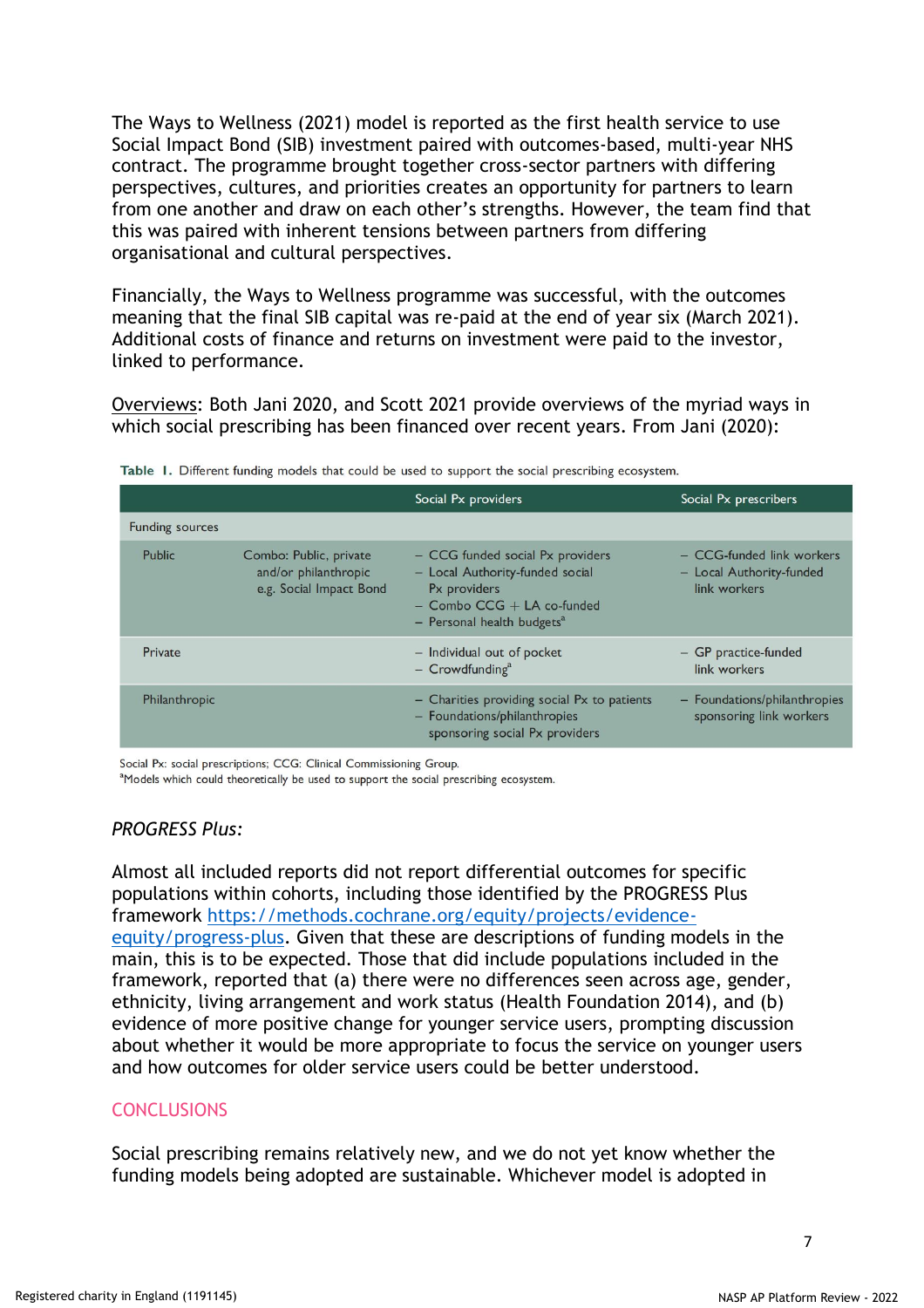particular contexts, it is important to recognise and be sensitive to the capacity of the voluntary sector in delivering social prescribing. Future research should engage with the VCFSE experience around social prescribing funding approaches, and link to the developing literature on commissioning this sector through health systems.

To re-state, ultimately the ingredients for a successful and sustainable model of social prescribing lie in a range of local partners working together equitably, whilst recognising the inherent tensions between partners from differing organisational and cultural perspectives.

### References

### *Platform element*

### Paper 1

Dayson, C., Painter, J., & Bennett, E (2020). Social prescribing for patients of secondary mental health services: emotional, psychological and social wellbeing outcomes. Journal of Public Mental Health

### Paper 2

Dayson, C., Fraser, A., & Lowe, T. (2019). A comparative analysis of Social Impact Bond and conventional financing approaches to health service commissioning in England: the case of social prescribing. Journal of Comparative Policy Analysis.

### Paper 3

Dayson, C (2017) Social prescribing 'plus': a new model of asset-based collaborative innovation? People, Place and Policy, 11 (2), pp 90-104

#### Paper 4

Dayson, C. and Batty, E. (2020) Social Prescribing and the Value of Small Providers - Evidence from the Evaluation of the Rotherham Social Prescribing Service. Sheffield: CRESR, Sheffield Hallam University.

#### *Additional element*

Bromley by Bow (2019). "An exploration of co-commissioning approaches to social prescribing services." London: Bromley by Bow Insights

Elston, J., F. Gradinger, S. Asthana, C. Lilley-Woolnough, S. Wroe, H. Harman and R. Byng (2019). "Does a social prescribing 'holistic' link-worker for older people with complex, multimorbidity improve well-being and frailty and reduce health and social care use and costs? A 12-month before-and-after evaluation." Primary Health Care Research and Development 20.

Foster, A., J. Thompson, E. Holding, S. Ariss, C. Mukuria, R. Jacques, R. Akparido and A. Haywood (2020). "Impact of social prescribing to address loneliness: A mixed methods evaluation of a national social prescribing programme." Health and Social Care in the Community 29(5): 1439-1449.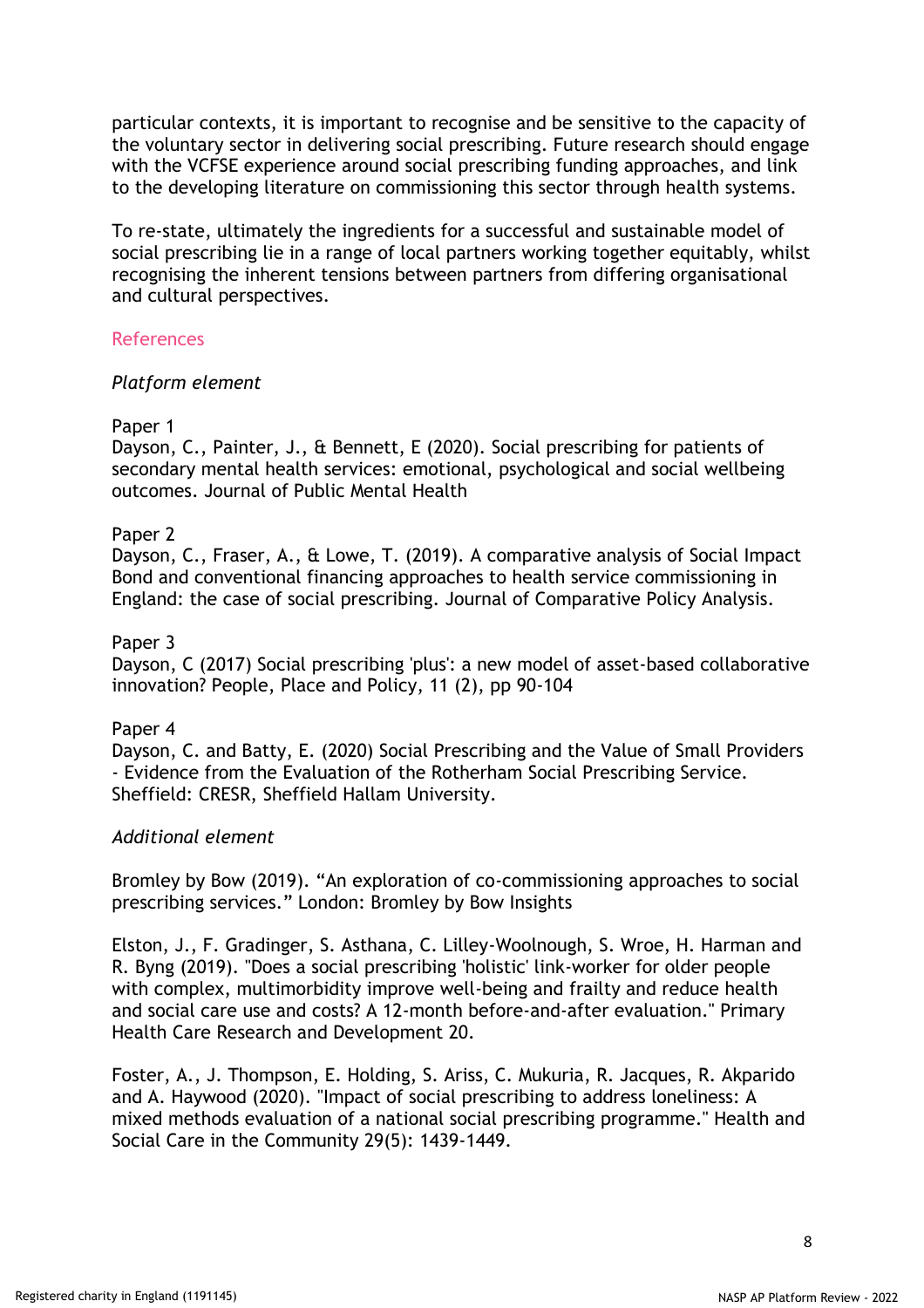George, T., J. Rogers and A. Roberts (2020). "Social impact bonds in the UK homeless sector: perspectives of front-line link workers." Housing, Care and Support 23(3): 123-134.

Health Foundation (2014). "Shine 2014 final report Social Prescribing: integrating GP and Community Assets for Health." London: The Health Foundation

Healthy London (2018). "Deliverable 2 - VCSE Sector Engagement and Social Prescribing." London: Greater London Authority

Jani, A., M. Bertotti, A. Lazzari, C. Drinkwater, F. Addarii, J. Conibear and M. Gray (2020). "Investing resources to address social factors affecting health: the essential role of social prescribing." Journal of the Royal Society of Medicine 113(1): 24-27.

Scott, J., G. Fidler, D. Monk, D. Flynn and E. Heavey (2021). "Exploring the potential for social prescribing in pre-hospital emergency and urgent care: A qualitative study." Health & Social Care in the Community 29(3): 654-663.

Ways to Wellness (2021). "The First Six Years Approach, Findings and Learning." Newcastle upon Tyne: Ways to Wellness

Appendix 1 – Additional searches, search strategy

# Funding models

Experts say question should be around types of funding models (not on sustainability) No date limit. + google searches + ethos search

# **Scopus**

( TITLE-ABS-KEY ( "social\* prescrib\*" ) OR TITLE-ABS-KEY ( "social prescription\*" ) OR TITLE-ABS-KEY ( "community referral\*" ) OR TITLE-ABS-KEY ( "social referral\*" ) OR TITLE-ABS-KEY ( "non-medical referral\*" ) OR TITLE-ABS-KEY ( "link worker\*" ) OR TITLE-ABS-KEY ( "care navigator\*" ) ) AND TITLE-ABS-KEY ( commission\* OR fund\* OR investment\* OR grant\* OR budget\* OR "private sector" ) AND ( LIMIT-TO ( AFFILCOUNTRY, "United Kingdom" ) )  $=74$ 

#### Web of Science

TS=( "social\* prescrib\*" OR "social prescription\*" OR "community referral\*" OR "social referral\*" OR "non-medical referral\*" OR "link worker\*" OR "care navigator\*") AND TS=( commission\* OR fund\* OR investment\* OR grant\* OR budget\* OR "private sector") Refine by: Countries England and Wales =58